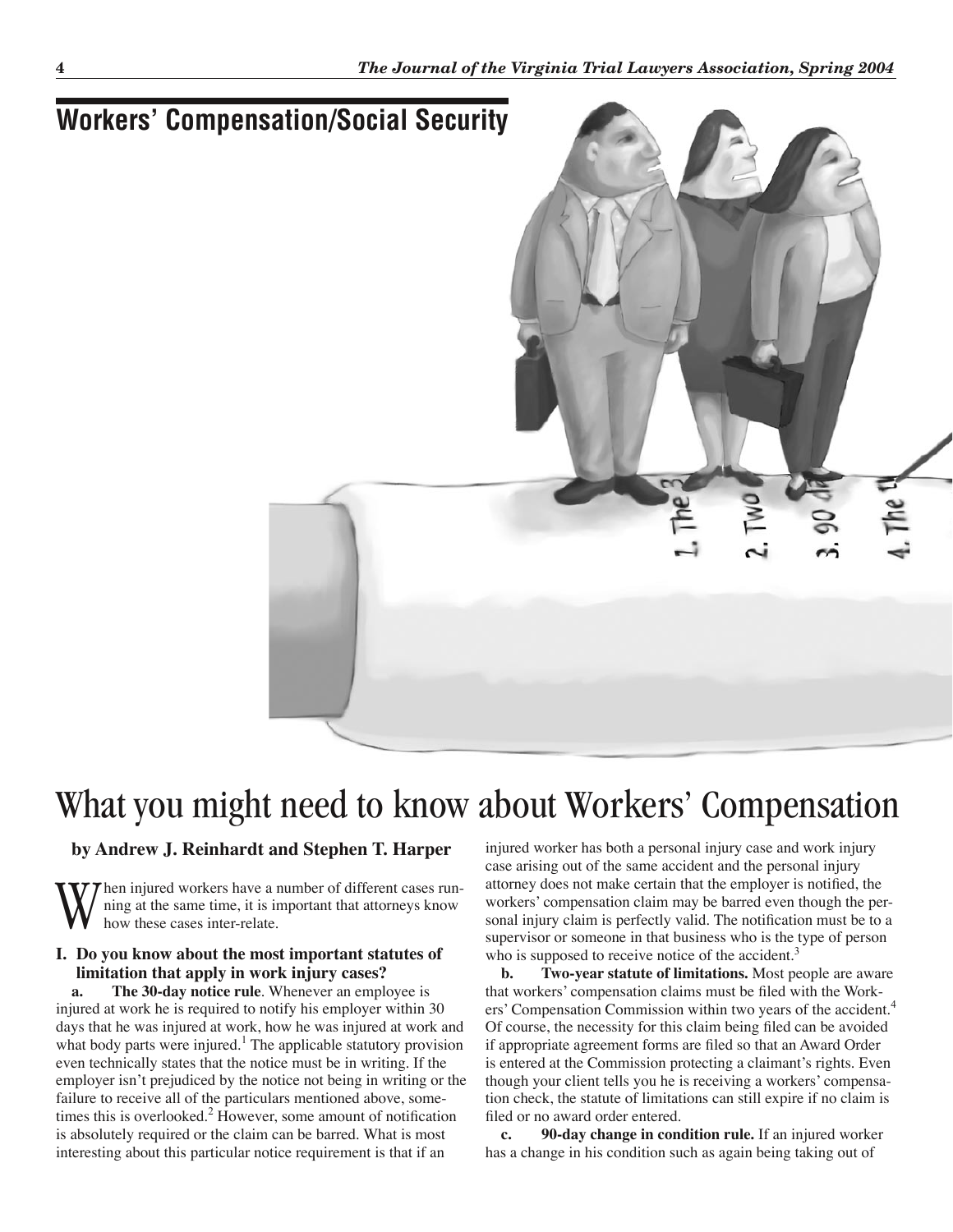

## even if you're not going to be an expert in the area

work as a result of surgery or a relapse in his medical condition related to the work injury, then in order to preserve the claimant's right to receipt of wage benefits, it is necessary to file a change in condition claim with the Commission. Such a claim for lost wage benefits only relates back to 90 days before filing.<sup>5</sup>

**d. The two-year Statute of Limitations and the one-year Statute of Limitations after award entries.** As will be discussed below briefly, Virginia is an award order state. This means that in order for the claimant's rights to be protected under Workers' compensation, claims must be filed or awards entered to protect those rights. Awards are entered by the Workers' Compensation Commission.<sup>6</sup> Various statutes of limitation also apply in such a way that they run from the last date payments are made pursuant to an award. If a claimant is out of work, he should be paid benefits pursuant to a wage award. Then in order for that claimant to be paid for later time periods of disability from work, a claim must be filed with the Commission within two years from the last time payments were made pursuant such an award.<sup>7</sup> This

statutory period is shortened to one year when the last payment under the award was pursuant to a permanent partial disability award (such as for a permanency to a limb).<sup>8</sup> Obviously, these are loopholes that can allow the employers and workers' compensation insurance companies to avoid obligations to pay benefits if these various statutes are ignored. Few things are more frightening in the practice of law than the possible lapse of a statute of limitations.

**e. How to handle these statutes.** We have often been asked by attorneys who do not handle workers' compensation cases on how to advise injured workers with minor workers' compensation claims that do not seem to require an attorney. We often suggest a standard letter be sent to the injured worker advising them that there are numerous statute of limitations and provide them with a copy of an informational booklet that spells out all of the various rules and statute of limitations. These booklets are available from the Workers' Compensation Commission. They are the same booklets that are forwarded to injured workers by the Commission after an accident is reported by the employer.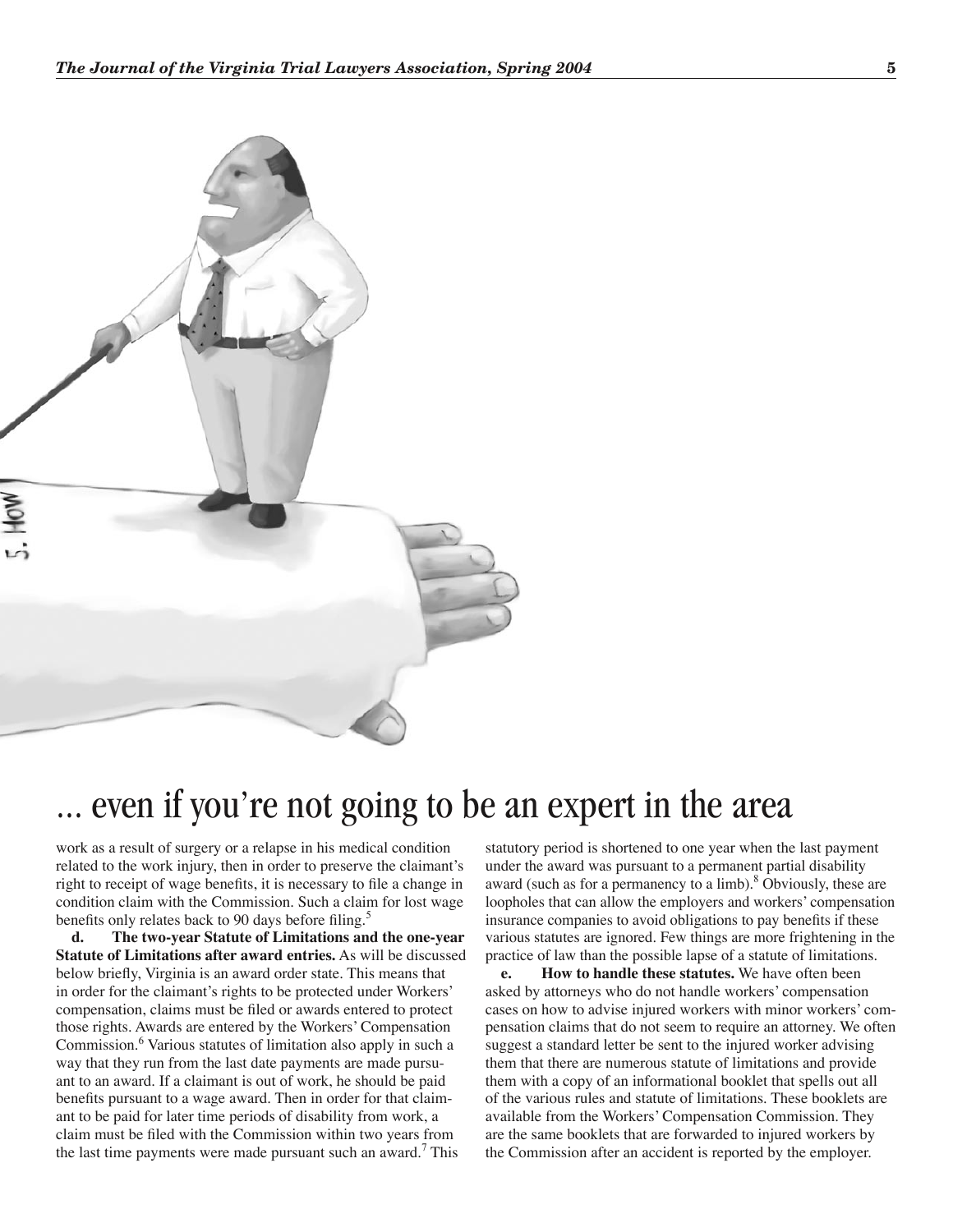#### **II. Do you know the significance of agreement forms in a workers' compensation case?**

**a. Agreement forms.** As mentioned briefly above, Virginia is an award order state. What that means is that your injured worker client's rights can only be confirmed and protected with an award order. Those award orders are a result of either an agreement of the parties which is formalized by the Commission, or a ruling by the Commission after a hearing. The forms in question consist principally of an Agreement to Pay Benefits Form, which is entered initially when benefits are agreed upon for wage or medical benefits, a Supplemental Agreement Form which applies when benefits are reinstated or later awarded for permanent partial injuries, or a Termination of Wage Loss, which provides for the cessation of certain wage benefits. The significance of the agreement forms is that the Commission memorializes the agreement of the parties as to type and amount of benefits awarded, and the basis for the award. More specifically, the Agreement to Pay Benefits form provides which body parts are injured, the amount of the average weekly wage, the date of accident, the time the benefits start, and so forth. If the consequences of an injury are significant, it certainly makes sense for the injured worker to have the advice of counsel in reviewing these forms.

One of the benefits resulting from a compensable workers' compensation injury is the award of lifetime medical benefits.<sup>9</sup> If the Commission's award does not include a particular body part and the worker later has a need for treatment and two years have passed, then the injured worker may not have medical coverage or wage benefits even though that body part was agreed to by the parties if it was not listed on the form. Similarly, if the parties reach an agreement as to the average weekly wage and that information is incorrect, then it might be that the claimant will receive a much smaller weekly check than he is entitled to. These can be very significant issues in a workers' compensation case.

**b. Body parts.** Over the last couple of years, the issue of the body parts listed on agreement forms has been litigated a number of times. The most significant case was one in which the claimant initially listed a head injury but it turned out that the injury was to the brain.<sup>10</sup> It was held that a head injury does not necessarily include a brain injury even though the brain is within the head. This might not seem fair or logical. One would think that notice to the parties would be enough and that may be the ultimate result in some cases. However, one cannot assume that the employer will agree that it had notice of all of the body parts injured.

**c. Wages.** It is possible to file for an amendment to the average weekly wage if it is later determined that as a result of mutual mistake, fraud or duress, the average weekly wage was understated.<sup>11</sup> We find that this occurs on a very frequent basis when clients come to us after receiving benefits for some period of time without the advice of counsel. Frequently, it seems that insurance companies or employers simply pay the claimant two-thirds of a 40-hour work week. A claimant's compensation should be calculated based upon overtime or other perks which should be included in the average weekly wage computation.<sup>12</sup>

#### **III. Do you know how medical benefits work in injury cases?**

**a. Panel of doctors and referral chain.** Whenever an injured worker's case is compensable, the employer is required to provide the injured worker with a panel of three physicians from which he picks one for his treatment.<sup>13</sup> Should the employer not provide such a panel within a reasonable time, the claimant has a right to choose his own doctor. Once a physician is chosen from a panel of doctors or by the claimant himself, he must treat with that doctor in order for his bills to be paid. All of his medical care must be reasonable, necessary medical care provided by that doctor or upon referral by that doctor. Should that doctor refer the injured worker to other doctors for consultation or for subsequent care, the employer is responsible for that care and treatment. In other words, for the injured worker's bills to be paid the treatment must be within the referral chain.<sup>14</sup> Of course in a personal injury case, the plaintiff can chose to treat with whomever he prefers. There may be limitations in regards to referrals for heath insurance but there is not the same referral chain limitation. When an injured worker has a personal injury case, he must still be careful to stay within the referral chain in order to be certain that his bills are paid.

**b. Health insurance issues.** Sometimes plaintiff's counsel handling a personal injury case will ignore the referral chain because it is thought that the personal injury case is more important than the workers' compensation case. However, there are times when the medical or other benefits available under workers' compensation are more significant than a personal injury claim because of problems with liability or coverage in a personal injury case. There are also times when plaintiff's counsel will permit medical bills to be paid by health insurance even though they ought to be covered by workers' compensation, based on a thought that the health insurance lien need not be paid back. We do not recommend this approach and of course often times health insurance also has to be paid back because of an ERISA lien.<sup>15</sup> ERISA carriers may be much less receptive to lien negotiations than the comp carrier, which by statute, only receive a reduced lien reimbursement.<sup>16</sup> In addition, even health insurance policies without an ERISA provision may provide for a right of subrogation to the claims of a plaintiff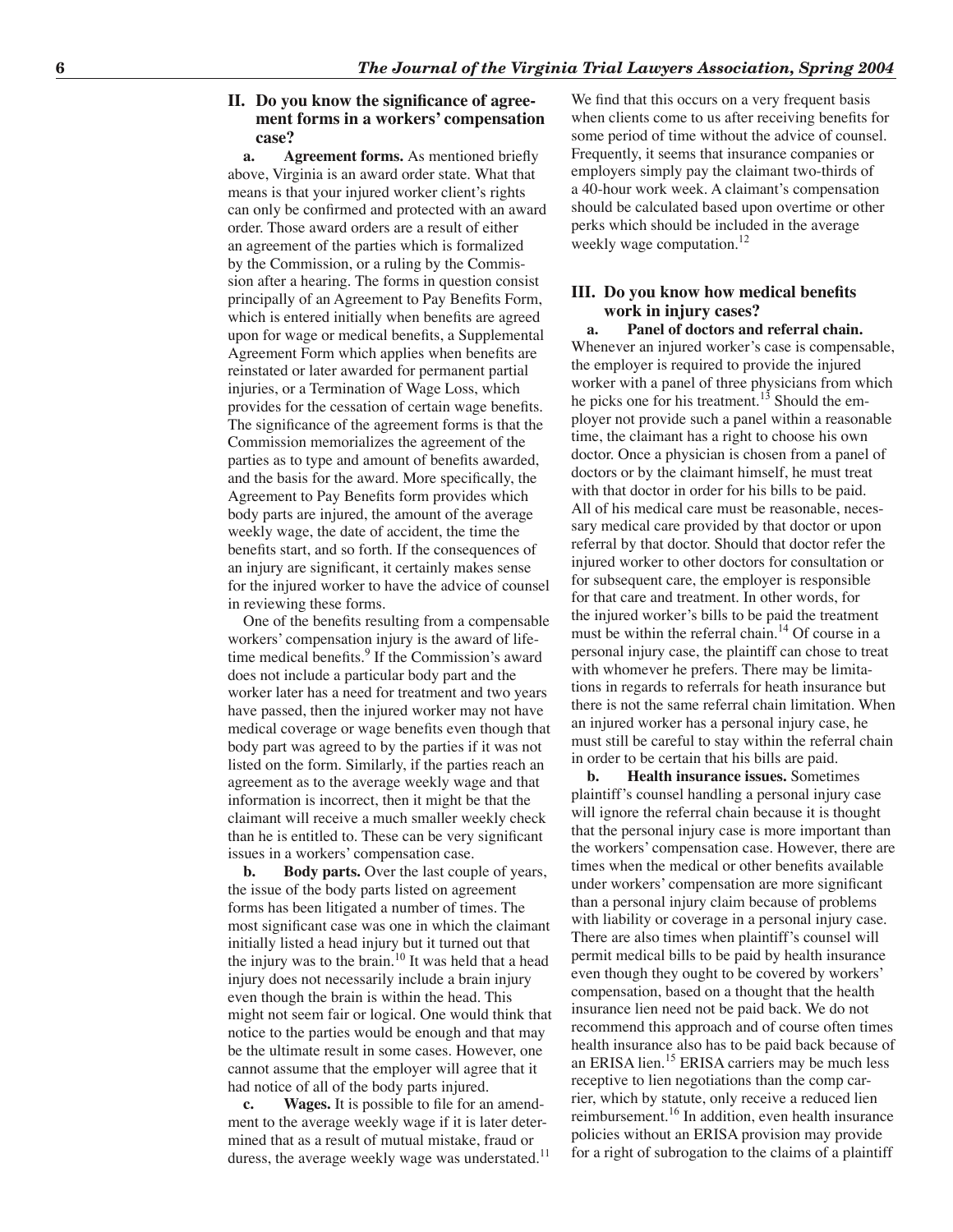or his recoveries if the bills were improperly paid by health insurance when they should have been covered by workers' compensation. Every case is different and determinations must be made on a case-by-case basis as to how to advise the injured person properly.

### **IV. Are you familiar with medical management issues in work injury cases?**

**a. Lack of privacy.** Under workers' compensation laws, because the employer and carrier have the obligation to pay medical bills, they are also given the opportunity to monitor the medical care. They have the right to speak directly with medical providers about the injured worker's care and treatment, and receive the medical records. By statute, the injured worker has very few privacy rights in regards to his medical care and treatment, although he is entitled to a private medical exam with his treating physician. $17$ 

**b.** Medical management. As a result of this interesting relationship between the workers' compensation insurance companies and health care providers, the insurance companies often engage in medical management. Technically, medical management is not permissible.<sup>18</sup> More specifically, the question of what type of medical care an injured worker should receive and when, is to be determined by the treating doctor. However, insurance companies hire medical case managers to monitor care and consult with doctors on a regular basis. This is often a nuisance for injured workers and claimant's attorneys and is a great source of consternation and litigation. Medical and vocational guidelines have been promulgated by the Workers' Compensation Commission in attempt to alleviate some of these problems but they continue to exist.<sup>19</sup> The difficulty in a nutshell is that the vocational and medical case managers are engaged by and paid by the workers' compensation insurance companies to meet with our clients and their doctors and yet often do not have the injured worker's best interests at heart. While there are some fine professionals working in this area, we have often seen difficulties arise specifically because of the employment of case managers.

**c. Independent medical exams.** The employer also has the right to force an injured worker to submit to an independent medical exam (defense medical exam) by a doctor of its own choosing.<sup>20</sup> In fact, the employee can be required to submit to an independent medical exam by one doctor per specialty. Additional examinations may be necessary with some good cause shown. This is often not that difficult to show. Failure to submit to the medical exam can result in both medical and wage benefits being stopped until the failure is resolved.

### **V. Are you aware of the problems presented by way of vocational rehab counselors?**

**a. Light duty refusal and settlement.** As discussed above, the employer has the right to engage not only medical but vocational case managers. They often do this when the injured worker has reached or come close to reaching maximum medical improvement and when the permanent restrictions have been or are about to be determined. At that point, a vocational counselor is engaged by the employer to try to put the injured worker back to work in a "return to work program". Vocational rehab guidelines are promulgated by the Commission to resolve issues that have often arisen in these areas but, the vocational counselor is often perceived to be the enemy of the injured worker, who is harassing him to reduce the case's value rather than actually attempting to find him useful permanent employment. It is hard to argue with this perspective in most cases. Regardless, the claimant must cooperate with vocational rehab. Failure to do so can result in their benefits being stopped. $21$  In fact, if a light duty position within the claimant's restrictions is refused, the employer will usually promptly file an application with the Commission to stop the claimant's benefits. If light duty refusal can be proven and the refusal cannot be cured within six months, wage benefits will be permanently stopped except for subsequent periods of total disability from work. $^{22}$  The threat of an allegation of refusal and/or nuisance of job hunting with case managers is a strong settlement incentive in some cases. This is not usually because of the claimant's lack of interest in working but the desire to control their own future.

#### **VI. Are you familiar with the marketing issues that spply in workers' compensation cases?**

**a. Marketing rules.** Job-hunting issues are a matter regularly discussed with injured workers. As discussed above, when an injured worker has recovered to the point of being able to do light duty work, he must cooperate with the vocational rehab counselor insofar as seeking light duty employment. In addition, if the claimant is not yet on an open award for wage benefits but has some light duty capacity, he must market his residual work capacity in order to be paid for his time out of work.<sup>23</sup> This means he must find suitable employment or look for it. There is no clear litmus test of what is sufficient marketing, but typically we advise our clients that they must file for unemployment with the Virginia Employment Commission, contact their previous employer in regards to possible employment and contact 4 to 5 potential employers per week for jobs reasonably within their light duty capacity and consistent with their age, education and experience. They must also keep a detailed record of all of the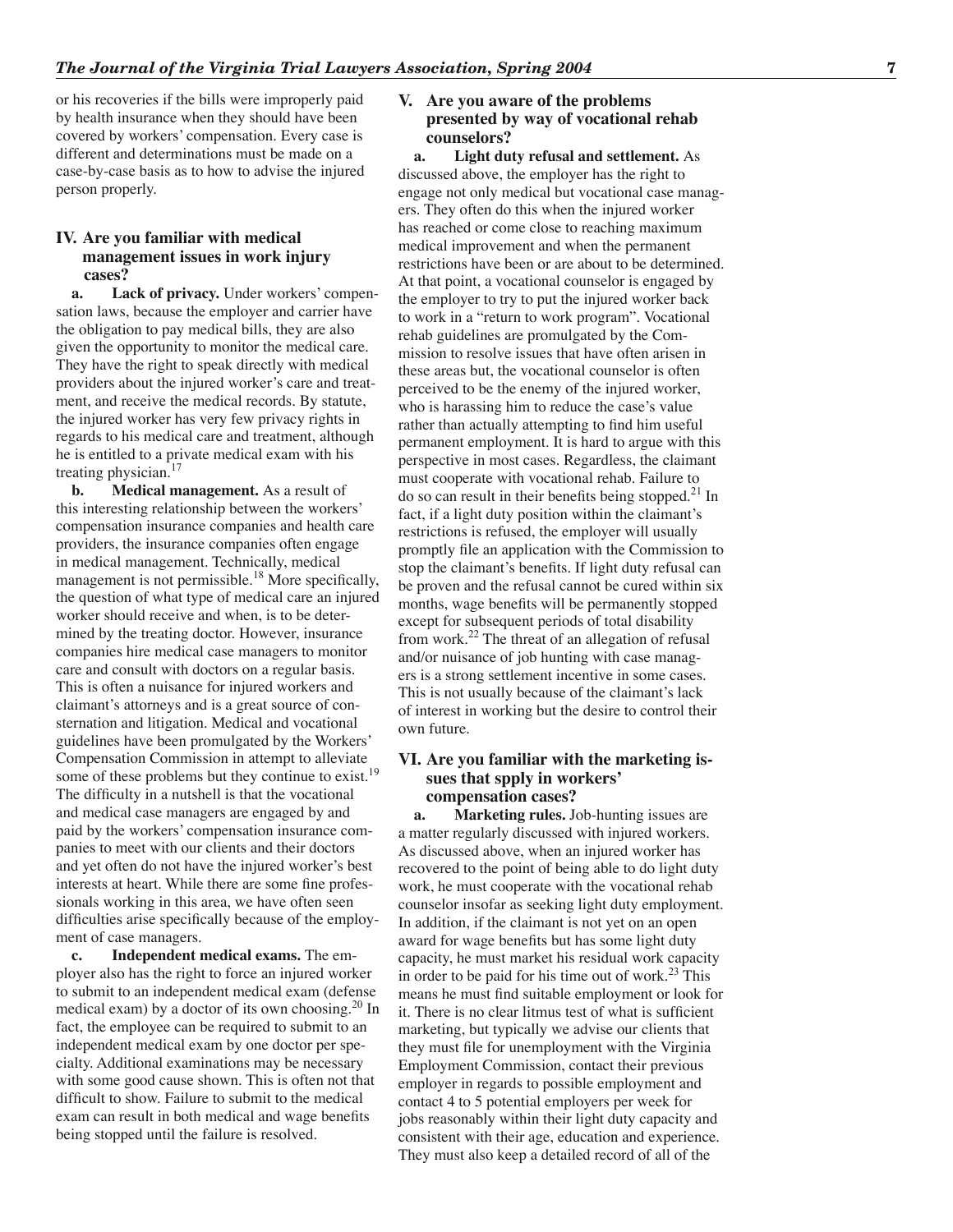employment contacts, dates of the contacts, person they spoke with and the result of that contact. Anything short of this may result in wage benefits not being awarded at a hearing for contested periods of light duty.

**b. Employability is not the issue.** This marketing obligation is one that our clients often fail to understand. The difficulty is that many of our clients are severely injured, unsophisticated or not particularly well educated and may be of advanced age. We advise them to job hunt as a requirement for receipt of wage benefits. They do not seem to appreciate the fact that it is not necessarily important whether they are employable. In fact, many of our clients are not employable, but must still job hunt in order to receive workers' compensation benefits on a contested case. Similarly, if an injured worker has both a personal injury and a workers' compensation case and they have some light duty capacity their marketing efforts might facilitate an argument that they have attempted to mitigate their damages. This can be useful in a personal injury case but it is particularly important and often necessary in a workers' compensation case.

### **VII. Are you aware of the impact of accidents which aggravate work injuries or result in compensable consequences?**

**a. Burden of proof differences.** It is important to recognize the differences between a personal injury and workers' compensation case regarding what is sufficient to show medical causation. For a person injured in a personal injury accident, if "the plaintiff had a condition before the accident that was aggravated as a result of the accident or the pre-existing condition made the injury he received in the accident more severe or more difficult to treat" then the plaintiff "may recover for the aggravation and for the increased severity or difficulty of treatment but he is not entitled to recover for the pre-existing condition."<sup>24</sup>

In workers' compensation, the presence of a pre-existing physical condition is immaterial if the injury partly causes subsequent medical treatment or disability.<sup>25</sup> First of all, if a pre-existing injury is aggravated by a specific injury at work, then the whole injury may be compensable even if it is an injury of an underlying pre-existing condition.<sup>26</sup> Also, the development of the "two causes rule" in workers' compensation is unique to the area of workers' compensation laws and different from personal injury law. The "two causes rule" addresses those cases where disability has two causes, one related to the employment and one unrelated. Under that situation, full benefits are allowed when it is shown that the employment is a contributing factor.<sup>27</sup> In addition, employees are entitled to recover compensation for an aggravation or exacerbation of a compensable injury by accident even when the event that caused the aggravation or exacerbation did not involve the work place. $28$ 

**b. Aggravation cases.** If an injured worker subsequently has a personal injury accident and that accident caused or contributed to causing an aggravation of the work injuries, then the workers' compensation insurance company may have a lien on any personal injury recovery.<sup>29</sup> Then, if that personal injury case is settled without the employers or carrier's knowledge and approval, the plaintiff has jeopardized any further workers' compensation benefits.

The classic case is the situation of an injured worker who has a significant loss with permanent and total disability and significant medical needs, who thereafter has a minor personal injury accident which aggravates a work injury. The impact of settling the subsequent personal injury case without the compensation carrier's approval is it that it can wipe out the workers' compensation case. This is true whether the work accident arose out of the same accident as the personal injury case or whether the personal injury case occurred later and aggravated or contributed to aggravating the work injuries. $30$ 

**c. Compensable consequences issues.** If an injured worker suffers another accident which is not merely an aggravation, it may be a compensable consequence. This is a subsequent and separate injury to the injured worker which is a natural consequence of his work injuries or treatment therefore.<sup>31</sup> One example of this might be an automobile accident or a slip and fall accident occurring while the injured worker is on the way to treat with his authorized workers' compensation doctors. This is a compensable accident which is a consequence of his work injuries and which becomes covered by workers' compensation. There may also be a personal injury claim arising out of it. The personal injury claim again may not be settled without the workers' compensation carrier's approval. Also, because it is a compensable consequence, which occurs in an accident, as opposed to a gradual worsening over time, we may have the same 30-day notification requirement to the employer and carrier like an original accident.

### **VIII. Are you aware of the other substantive claims which often arise in work injury cases?**

This is not the time or the place to discuss in detail all of the various laws which often arise in the context of a work injury case. However, any attorney handling cases for injured workers needs to be at least somewhat familiar with the laws relating to the Americans With Disabilities Act, Unemployment Compensation, Social Security Disability, ERISA and disability insurance claims, the Family Medical Leave Act, and other discrimination claims. It is not unusual in a single case to encounter each of those laws along with personal injury laws and domestic issues. It often seems that there are more laws intersecting in the area of workers' compensation than most other areas.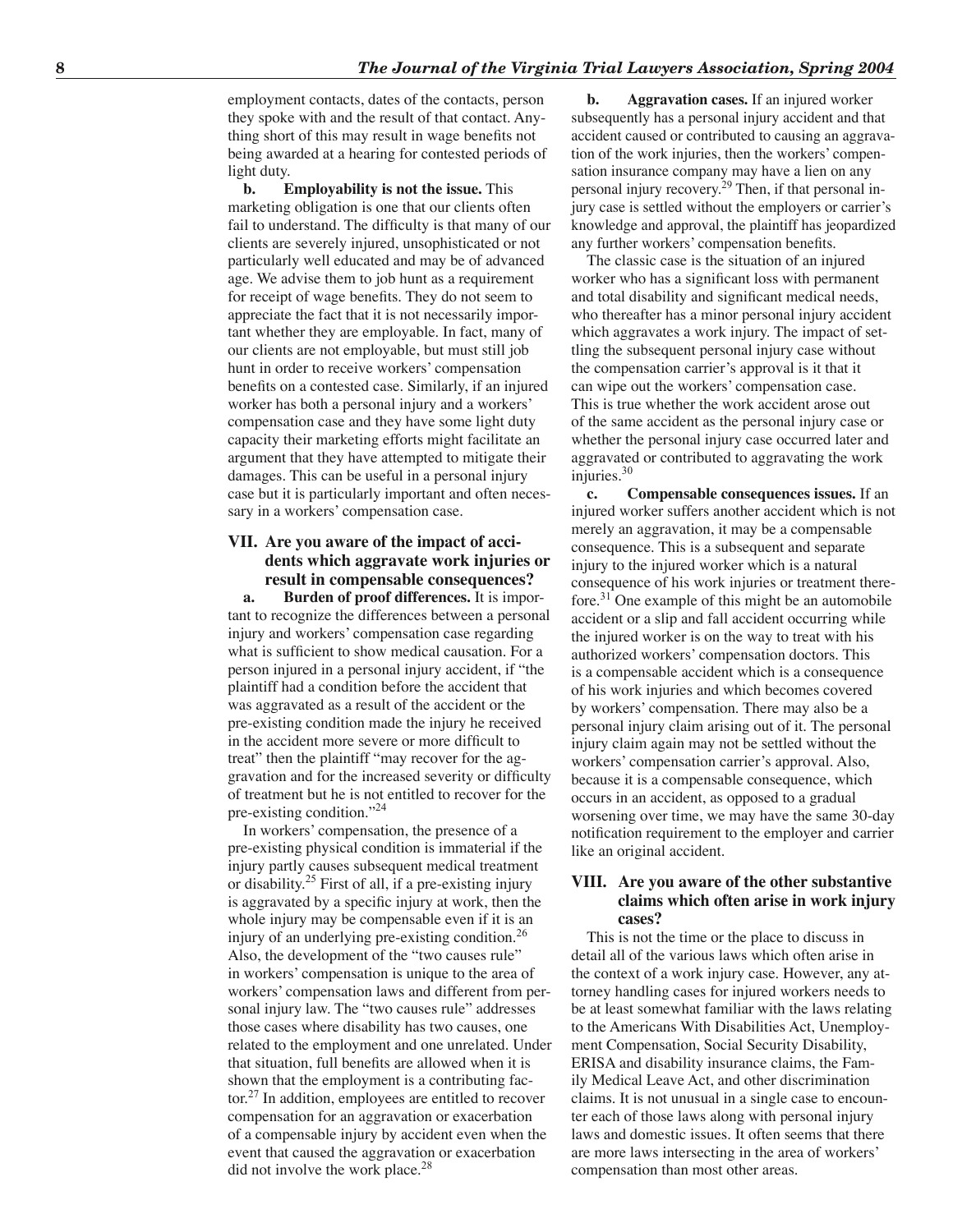### **IX. Some of the things you might need to know about Workers' Compensation settlements**

**a. The settlement approval process.** Workers' compensation cases often settle. Some never settle. They can never settle without the approval of the employer, the injured worker and the Workers' Compensation Commission.<sup>32</sup> After agreement of the injured worker and the employer, the process consists of submitting a Petition, Order and Affidavit to the Commission along with supporting medical records and an informational letter requesting the approval by the Commission. The documents are all signed by the employer and injured worker and/or counsel for submission. Claimant's attorneys handling the settlement are typically awarded a percentage of the total lump sum settlement if the settlement results in a lump sum as opposed to a lien reduction or simply medical coverage. What is interesting about workers' compensation settlements is that oftentimes most of the work is done after the settlement is verbally agreed to.

**b. Post settlement considerations.** In addition to submission of appropriate papers to the Workers' Compensation Commission for approval we are also concerned about the impact of the settlement on Social Security and Medicare benefits. We also need to consider the impact on health insurance or the inter-relationship with health insurance. If the future medical needs are significant, these are issues on which we spend a great deal of time.

**c. Social Security offset issues.** When an injured worker is receiving or may receive Social Security benefits, those benefits are often reduced by the amount of any workers' compensation benefits received.<sup>33</sup> We put language in the workers' compensation settlement papers that provides that even though the injured worker may be receiving a lump sum of money that the lump sum should be treated as compensation for a permanent impairment that effects that person for the rest of his life and should be treated as if spread out over the course of his life in terms of any offset against Social Security benefits. The Social Security Administration will honor this language. Without this language, the Social Security benefits might be drastically reduced or completely reduced until the lump sum is exhausted.

**d. Medicare approval.** Medicare is also a concern. Medicare will not typically cover work injuries for a settled workers' compensation case without prior agreement.<sup>34</sup> Therefore, we often will obtain approval by Medicare of the workers' compensation settlement and agree with Medicare on a specific amount of money that should be set aside in a self-administered trust to be expended on benefits of the type that would be normally covered by Medicare, such as hospital or doctor visits for work injuries. After that amount is exhausted, an

injured worker can have their medical needs from the work accident covered under Medicare.

**e. Health Insurance and disability policies.**  We also spend a great deal of time examining health insurance polices, short term and long-term disability polices and other such documents to determine the impact of the workers' compensation settlement. Typically health insurance policies today provide that if a workers' compensation case settled then health insurance would not pick up the work injuries in the future. Long-term disability policies often provide for an offset or credit for income received from other sources including Social Security or Workers' compensation benefits. Should there be a lump sum settlement, it may be important to determine the long term or short-term disability carrier's interpretation of those provisions.<br> **f.** Medical trusts. If an inj

**Medical trusts.** If an injured worker's future medical needs are extremely significant and cannot be passed on to health insurance or Medicare and the workers' compensation settlement will not include future medical coverage, provision may need to be made for the establishment of a trust. That medical trust will often times be administered by a third party which is custodian of funds for the injured worker. The injured worker may be provided with a medical card, much like an insurance card and the trustee sees too it that only reasonable and customary charges are paid to the health care providers. The trustee can handle this trust for an annual fee until such time as the trust is exhausted or revoked by the injured worker.

## **X. Are you familiar with the latest issues in regard to third-party settlements involving injured workers?**

**a. Itemized lien breakdown.** One problem that we frequently see coming up in workers' compensation cases is that plaintiff's counsel might not think to obtain an itemized breakdown of the workers' compensation lien before they pay it off or attempt to negotiate a reduction. More often than not the itemized lien contains items which are not reimbursable such as vocational and medical case management fees, independent medical exam charges, or other administrative costs of handling the workers' compensation claim. Sometimes we have even seen fees paid to the insurance carrier's defense counsel listed in the itemized lien. The lien statute only permits reimbursement of charges for items paid to or for the benefit of the injured worker pursuant to workers' compensation laws.<sup>35</sup>

**b. What happens to the workers' compensation case when the third party case settles?**  The impact of settling a third party case which also involves the workers' compensation case is that thereafter the workers' compensation benefits are only payable at the same rate which attorney's fees and expenses bear to the entire recovery of the third party case (normally around 34 to 35 percent).<sup>36</sup> This new rate is sometimes referred to as the re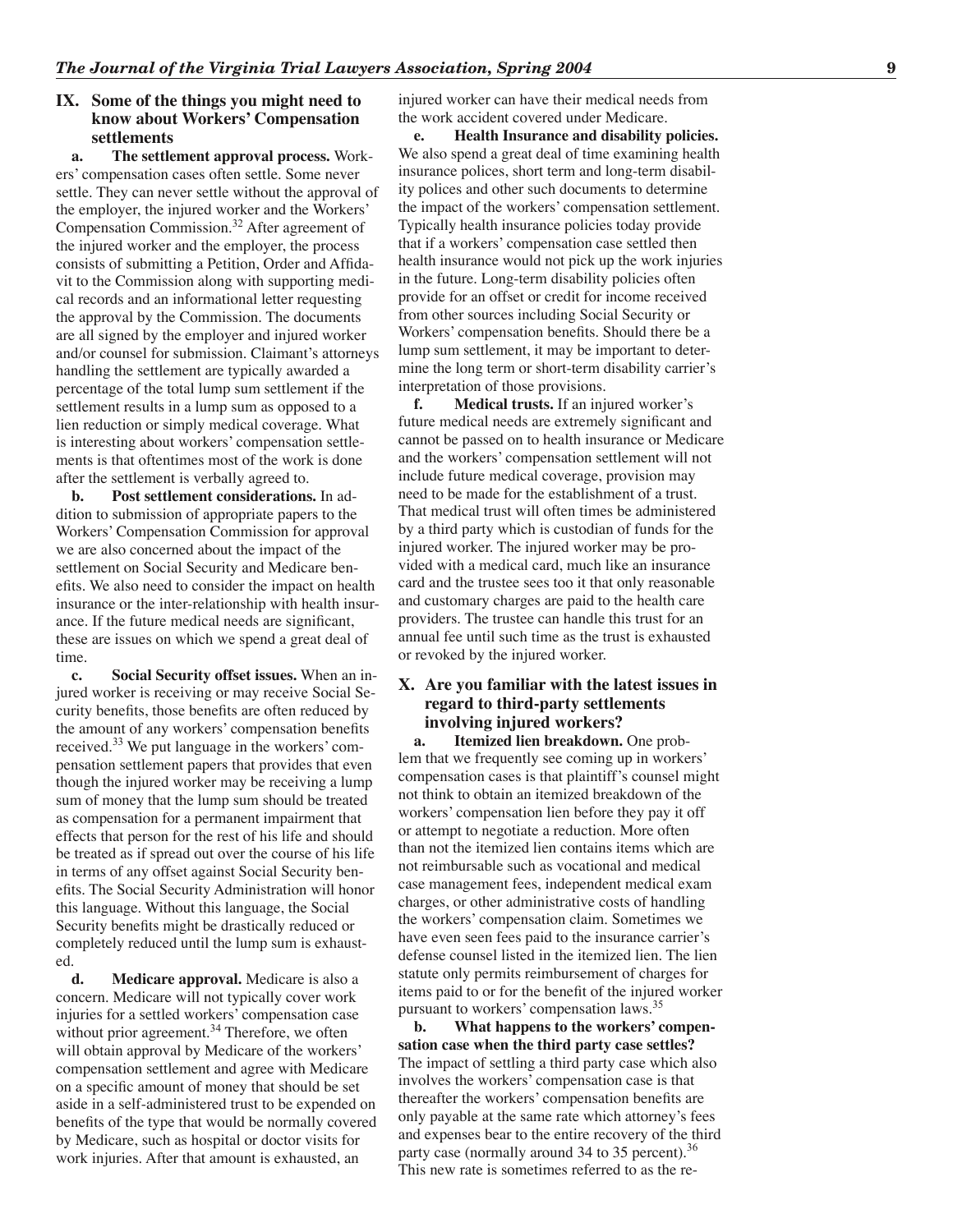covery ratio. In addition, until that recovery ratio is determined and memorialized in an order endorsed by the Commission, the workers' compensation carrier will typically suspend all benefits, whether medical or wage benefits. That order spelling out the recovery ratio for further benefits to be received by the injured worker will also typically provide for wage benefits for the injured worker on some periodic basis weekly at the recovery rate but that the medical benefits are not automatically paid at all. Instead, the injured worker would be required to pay all of the medical charges for his work injuries and then on a quarterly basis submit those charges to the carrier for reimbursement at the recovery ratio rate.<sup>37</sup> While this statutory scheme and the case law which follows it may be logical, it is often unworkable and results in litigation. For these reasons, it is often preferable that the workers' compensation and personal injury cases resolve at the same time, if possible.

#### **XI. Settlement approval issues**

**a. Approval issue.** Up until a couple of years ago, the workers' compensation insurance carrier could unreasonably refuse to permit the settlement of a related third party case and force a trial of the third party case. However, the laws have changed. Currently, the injured worker has the right to obtain a Circuit Court approval of the settlement to avoid unnecessary trials.<sup>38</sup> This new statutory provision is often useful but it did not resolve all of the issues in regards to workers' compensation liens on third party cases.

**b.** *Yellow Freight***.** In the past year, the Supreme Court of Virginia issued an important opinion for any Virginia workers' compensation or plaintiff's counsel.<sup>39</sup> This case provided that while a workers' compensation insurance company employer is subrogated to the rights of the employee to the extent that benefits were paid on behalf of the injured worker, the lien is not automatic. It must be perfected. The lien could be perfected by an independent filing by the workers' compensation insurance company of its own Motion for Judgment or a lien Petition filed in the same Court where a Motion for Judgment has been filed by plaintiff's counsel.<sup>40</sup> If this was not done, the settlement of the third party case before perfection might cut off any possible statutory lien. Some have argued that the result could be different if the plaintiff has not yet filed suit. These authors do not agree. Regardless, recent statutory amendments have effectively overruled *Yellow Freight* effective July 1, 2004.<sup>41</sup>

In the event that the third party settlement was entered into without the approval of the workers' compensation carrier before July 1, 2004 and a lien was not properly perfected it may be that the lien was extinguished but other consequences may also have arisen. One significant consequence is that the injured worker will have no further rights under

workers' compensation. It is also possible that the workers' compensation insurance company will take the position that it has a *quantum meriut*/unjust enrichment claim against the plaintiff or his recovery for any and all benefits that it has provided to the injured worker. The insurance company may contend that the injured worker, by virtue of the workers compensation and the personal injury recoveries combined, has received a double recovery. It could be said that this is not likely to have occurred because personal injury claims, at least in part, will consist of claims for pain, suffering, inconvenience and various other type of claims which are not part of the workers compensation remedies. Insurance companies may also argue that conversations or correspondence between counsel and/or the carriers have occurred which warrant a reliance type claim by the workers' compensation carrier. Several cases are now pending in regard to these issues. After July 1, 2004, the lien on a third party case is automatic when a workers' compensation claim arises relating to the same accident.<sup>42</sup> Failure to honor that lien may result in a credit against future benefits and a right to pursue the entire lien without reduction for attorney's fees or prorated expenses against the person who received those third party proceeds.

#### **XII. Conclusion**

Considering all of the various loopholes in regard to the statute of limitations, agreement forms, problems with the vocational and rehab managers and the inter-relationships with workers' compensation and other substantive laws, it is safe to say that any attorney who deals with workers' compensation cases needs to be more familiar with all of these issues or have the name of a workers' compensation expert available to call on to discuss these issues in a pinch.